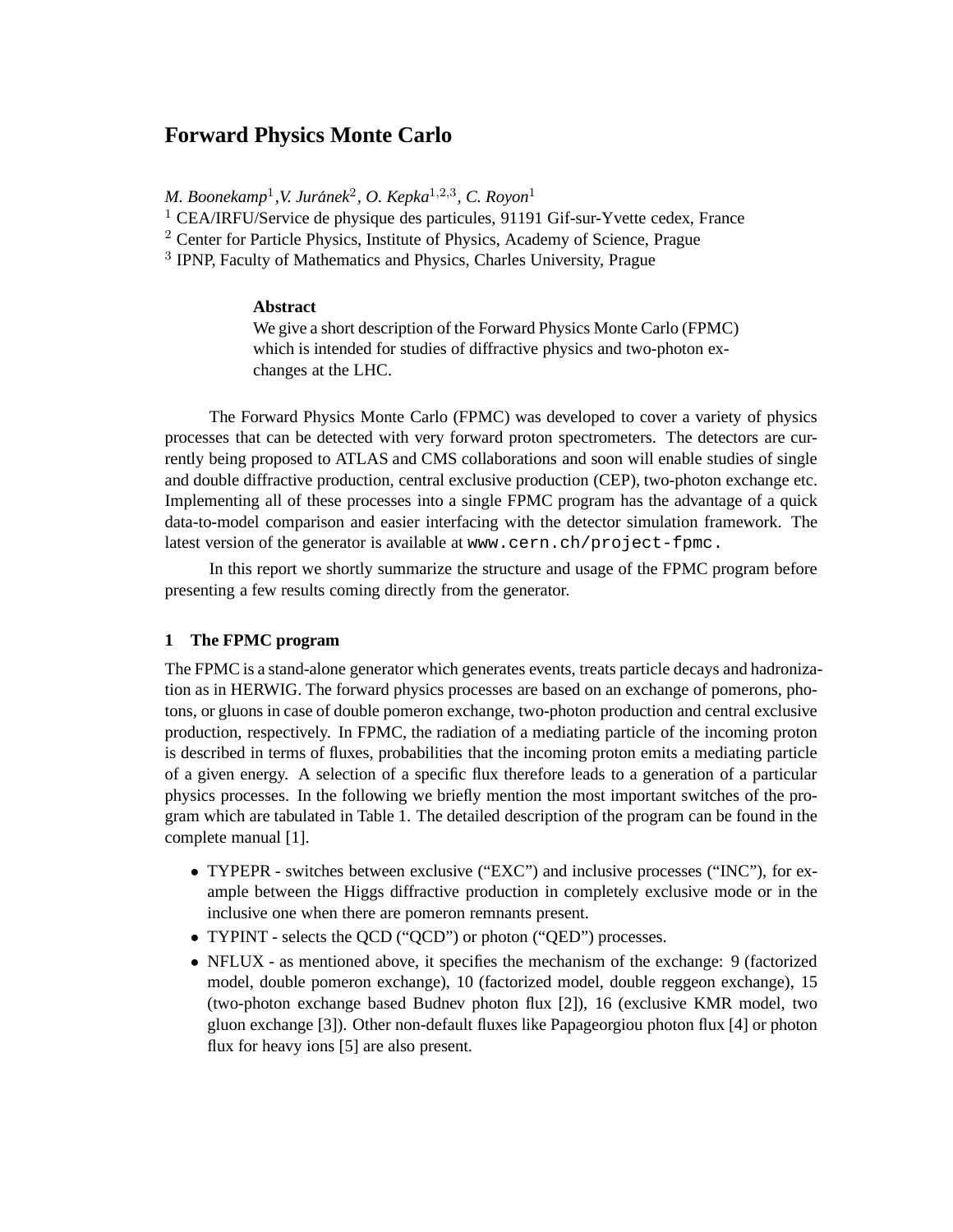- IPROC the process number, specifies what final state will be produced of the exchanged particles, some possible values are listed in Table 2. For illustration: IPROC=19999, NFLUX=16, TYPEPR="QCD" generates exclusive Higgs production with all decay channels open following the KMR prediction or IPROC=16010, NFLUX=15, TYPEPR="QED" produces exclusive WW two-photon production.
- ISOFTM with this parameter, the survival probability factor [6] can be turned on (1) and off (0). It is of the order of of 0.03 for LHC (0.1 for Tevatron) for QCD (double pomeron exchange, CEP) and 0.9 for QED two-photon exchange processes.
- IFITPDF specifies a set of the parton density functions in the pomeron/reggeon. The common parameters are 10 or 20 which correspond to the most recent H1 and ZEUS fits of the densities, respectively [7].

| <b>Parameter</b> | <b>Description</b>                                    | <b>Default</b>  |
|------------------|-------------------------------------------------------|-----------------|
| <b>TYPEPR</b>    | Select exclusive 'EXC' or inclusive 'INC' production  | 'EXC'           |
| <b>TYPINT</b>    | Switch between QED and QCD process                    | 'OCD'           |
| <b>NFLUX</b>     | Select flux                                           | 9               |
| <b>IPROC</b>     | Type of process to generate                           | 11500           |
| <b>MAXEV</b>     | Number of events to generate                          | 1000            |
| <b>ISOFTM</b>    | Turn survival probability factor on $(1)$ , off $(0)$ |                 |
| <b>ECMS</b>      | CMS energy (in GeV)                                   | 14000           |
| <b>HMASS</b>     | Higgs mass ( $GeV/c^2$ )                              | 115             |
| <b>PTMIN</b>     | Minimum $p_T$ in hadronic jet production              | $\Omega$        |
| <b>YJMIN</b>     | Minimum jet rapidity                                  | -6              |
| <b>YJMAX</b>     | Maximum jet rapidity                                  | $+6$            |
| <b>EEMIN</b>     | Minimum dilepton mass in Drell-Yan                    | 10.0            |
| <b>IFITPDF</b>   | Diffractive PDF                                       | 10              |
| <b>NTNAME</b>    | Output ntuple name                                    | 'tmpntuple.ntp' |

Table 1: Main FPMC parameters.

### **2 Examples of processes produced in FPMC**

# **2.1 Inclusive diffraction**

The first example we discuss is the inclusive diffraction. The starting point to predict inclusive diffraction at the LHC (or the Tevatron) is the measurement of gluon and quark densities in the pomeron performed at HERA [7]. Once these parton densities are known, it is straightforward to compute the diffractive production at the Tevatron or the LHC. The only assumption is that the factorization breaking between  $ep$  and hadron collisions is a soft process, independent of the hard process and it can be applied as a multiplicative factor to the cross section. In that sense, we call this model "factorized" model. In FPMC, we assume the survival probability to be 0.1 at the Tevatron and 0.03 for the LHC.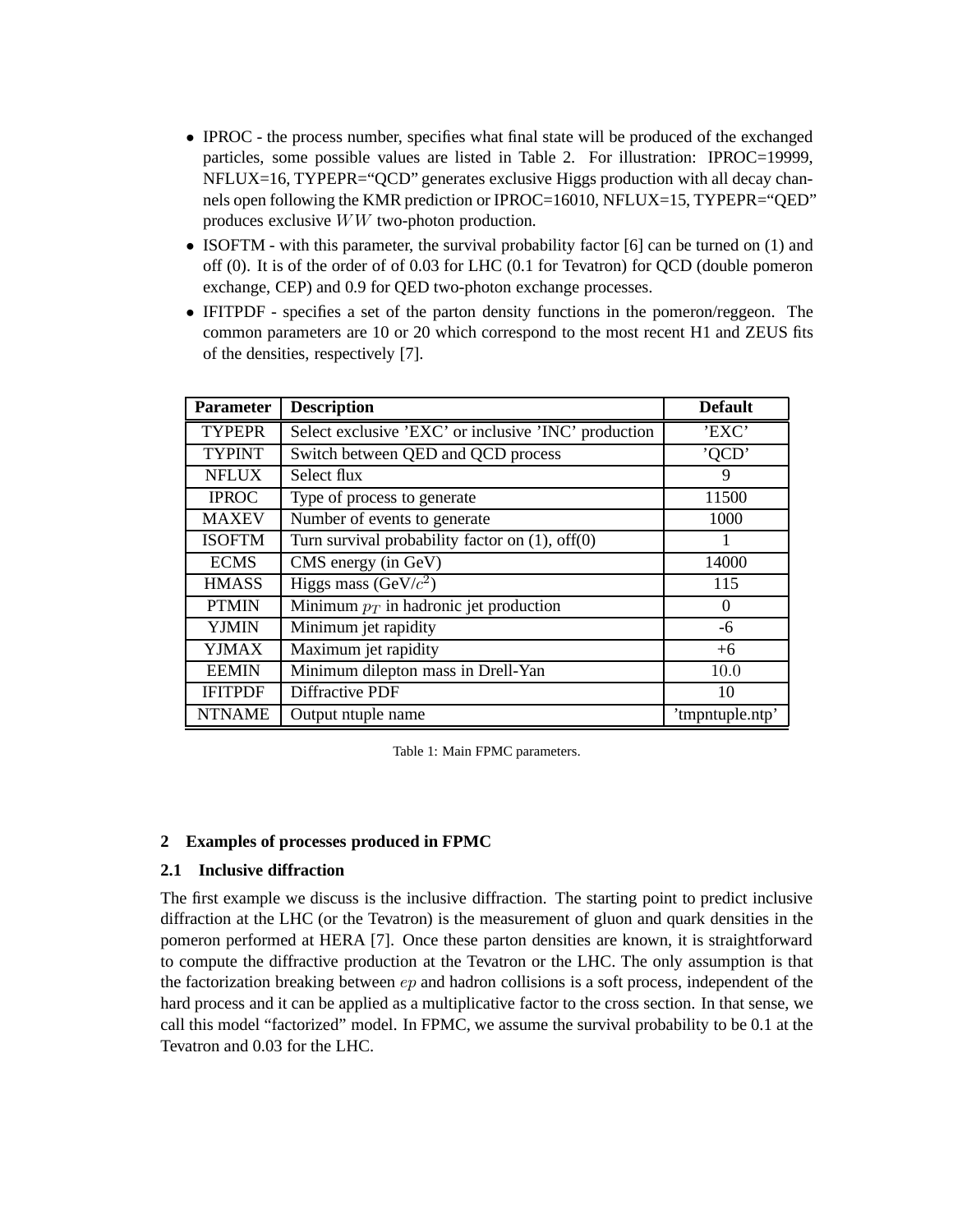It will be important to remeasure the structure of the pomeron at the LHC and to study the factorization breaking of the cross section at high energies because inclusive diffraction also represents an important background for most of the processes to be studied at the LHC using forward detectors like exclusive Higgs production, studies of the photon anomalous coupling, SUSY particle production in two-photon exchange, etc.

In Figure 1, we give the dijet cross section as a function of minimum transverse jet momentum  $p_T^{min}$  for inclusive dijets, light quark jets and b-jets only. These cross sections were obtained using the process numbers IPROC=11500, 11701 and 11705 for  $qq$ , light quark and b jets processes, respectively. Other parameters were set NFLUX=9, TYPEPR='QCD', IFITPDF=10.

#### **2.2 Central exclusive production / exclusive double pomeron exchange**

In exclusive production, the full energy of the exchanged particles (pomerons, gluons) is used to produce a heavy object (Higgs boson, dijets, diphotons, etc.) in the central detector and no energy is lost in pomeron remnants as in inclusive case. There is an important kinematic consequence that the mass of the produced object can be computed using the proton momentum losses  $\xi_1, \xi_2$ measured in the forward detectors as  $M = \sqrt{\xi_1 \xi_2 s}$  (with s being the total center of mass energy of colliding protons). We can benefit from the good forward detector resolution on  $\xi$  to measure the mass of the produced object precisely. Moreover, since the CEP fulfill certain selection rules also other kinematic properties (spin and parity) of the produced object can be easily determined.

In Fig. 2 (left), we display the CEP cross sections of Higgs boson with its direct background of b-jet production as they are obtained directly from FPMC generator using the process numbers IPROC=19999 and 16005, respectively. Other parameters were set to NFLUX=16, TYPEPR='QCD'.



Fig. 1: Dijet cross section for inclusive dijets, light quark jets and b-jets only as a function of minimum transverse momentum of the two leading jets with  $p_T^{jet1}, p_T^{jet2} > p_T^{min}$  at  $\sqrt{s} = 14$  TeV.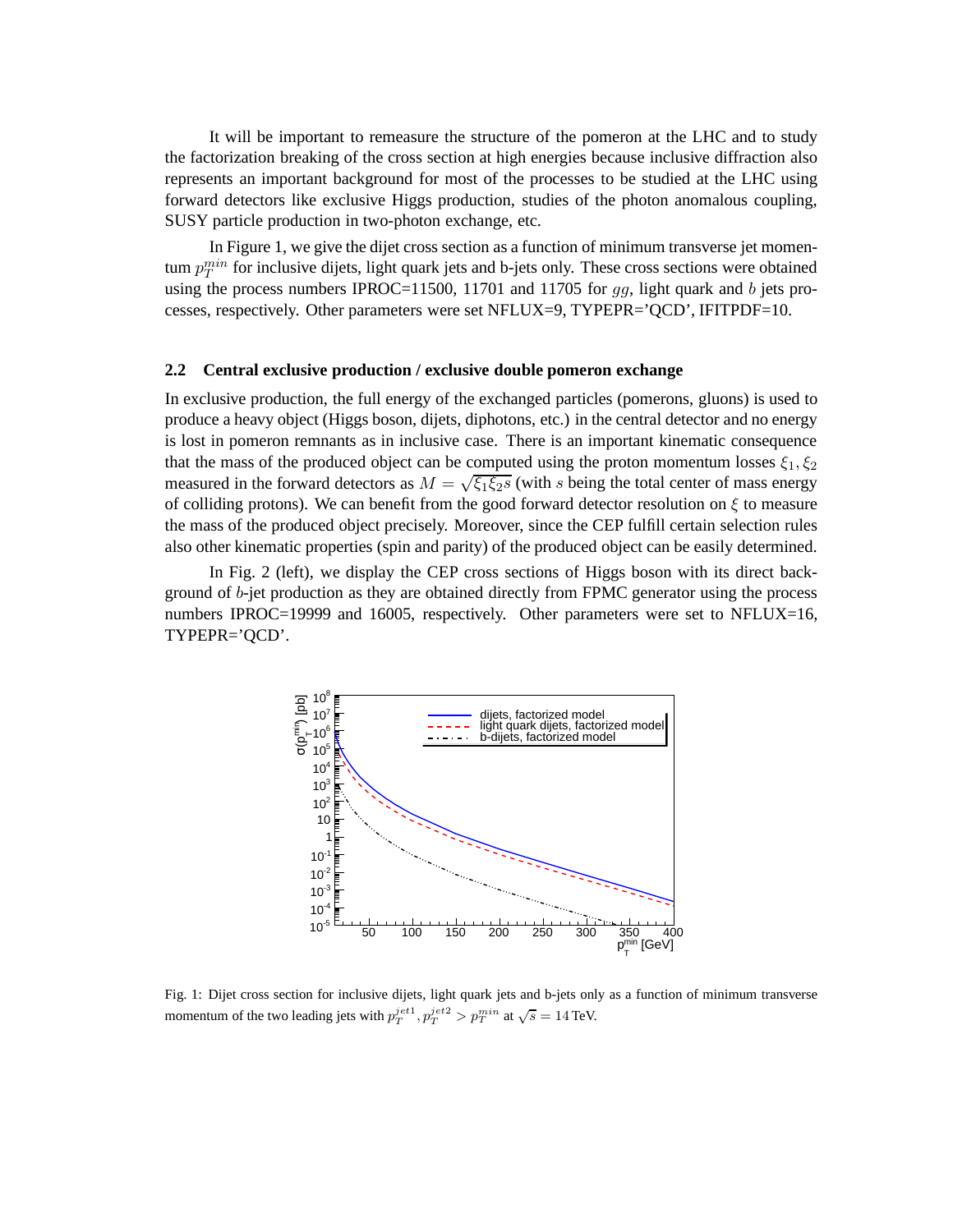

Fig. 2: *Left:* Higgs boson central exclusive production cross section for various masses of the Higgs boson  $m<sub>X</sub>$  and  $b$ -jet production cross section as a function of the  $b\bar{b}$  invariant mass. *Right:* Cross section of the SM WW production through two-photon exchange as well as the effect of the  $\Delta \kappa^{\gamma}$  and  $\lambda^{\gamma}$  anomalous parameters.

### **2.3** WW **two-photon production**

The two-photon production is described in terms of the photon flux. In FPMC one can study the dilepton, diboson, diphoton, and Higgs production. In the following we will discuss as an example the W pair production. The process number and other parameters for this process are IPROC=16010, TYPEPR='EXC', TYPINC='QED'.

Besides the SM production, FPMC was interfaced with O'Mega matrix element generator [8] to allow anomalous coupling studies [9]. Currently, the triple gauge boson  $WW\gamma$  effective Lagrangian is included which is parametrized with two anomalous parameters  $\Delta \kappa^{\gamma}$ ,  $\lambda^{\gamma}$ . The dependence of the total diboson production cross section in two-photon exchanges as a function of the two anomalous parameters is depicted in Fig. 2 on the right.

### **3 Conclusion**

In this short report, we described the new Forward Physics Monte Carlo generator which allows to produce single and double pomeron exchanges, two-photon induced processes and Central Exclusive Production at hadron colliders. These processes are a heart of the forward physics program at the LHC. The main aim is to combine various available models into one interface to allow easy data-to-model comparisons.

#### **References**

- [1] M. Boonekamp, V. Juranek, O. Kepka, M. Rangel. C. Royon, to appear; see http://cern.ch/project-fpmc/
- [2] V. M. Budnev, I. F. Ginzburg, G. V. Meledin and V. G. Serbo, Phys. Rept. **15** (1974) 181.